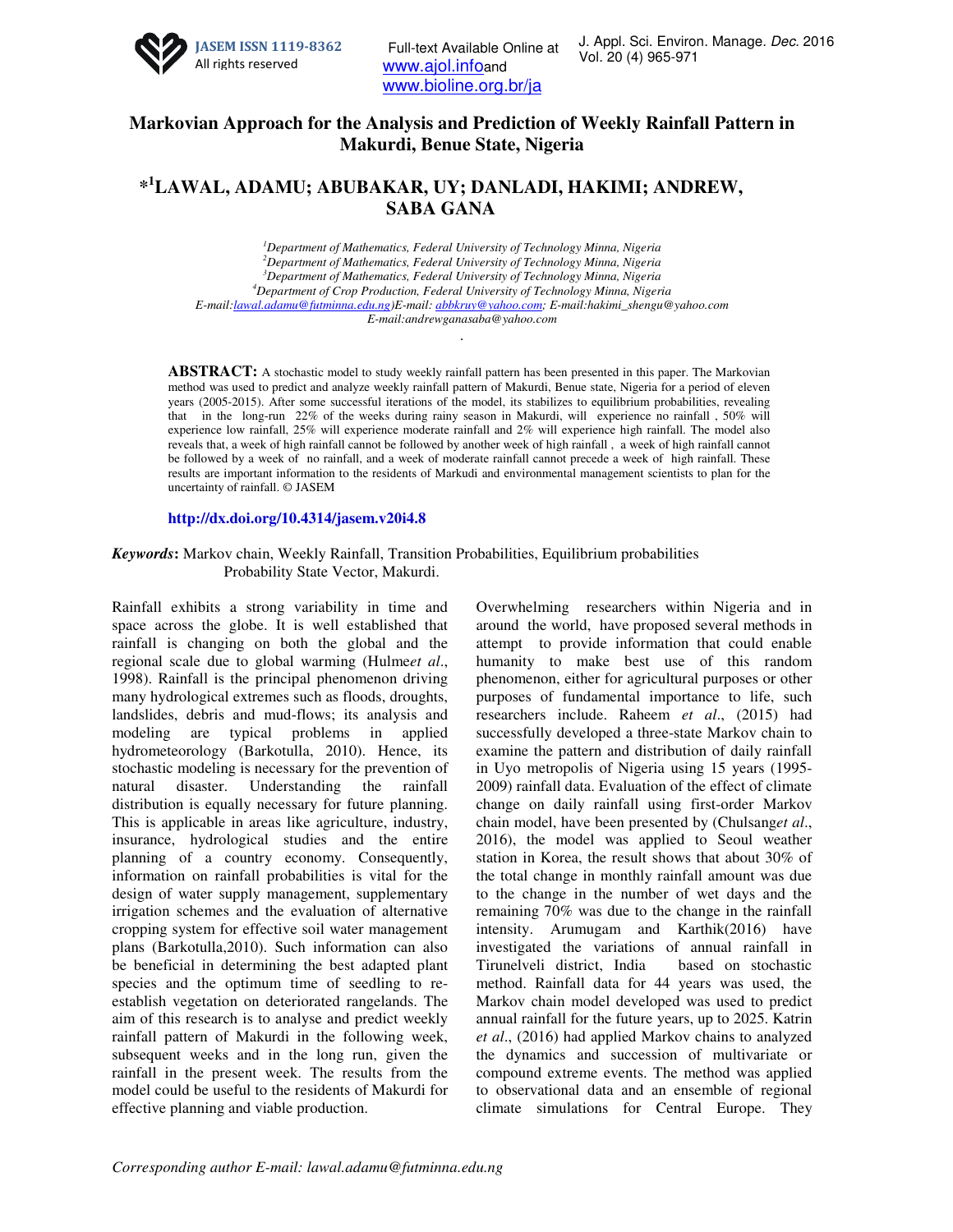concluded that, the change in the succession of hot and dry days in summer will probably affect regions in Spain and Bulgaria. The susceptibility to a dynamic change of hot and dry extremes in the Russian region will probably decrease .Mouelhi *et al*.(2016) had proposed a developmental method of stochastic generator of monthly rainfall series. The work was based on the modeling of the occurrence and the quantity of rain in a separate way.

### **MATERIALS AND METHODS**

*Study Area :*The study area of this research is Makurdi. The city is located in central Nigeria along the Benue River, it is located on (latitude  $7.7^{\circ}$ N, longitude  $8.5^\circ$ ), Makurdi is the capital city of Benue state of Nigeria. Benue State is regarded as food basket of the nation because of its rich agricultural produce which include Yam, Rice, Beans, Cassava, Sweet-potato, Maize, Soybean, Sorghum, Millet, Sesame, cocoyam etc. Agriculture is the mainstay of the economy, engaging over 75% of the state farming population. The State also has one of the longest

stretches of river systems in the country with great potential for a viable fishing industry, dry season farming through irrigation and for an inland water highway. The vegetation of the State consists of rain forests which have tall trees, tall grasses and oil palm trees that occupy the state's western and southern fringes while the Guinea Savannah is found in the eastern and northern parts with mixed grasses and trees that are generally of average height.

*Sample Collection:* The data used in this research work were obtained from the archive of Nigerian Meteorological Agency, Maitama, Abuja. It is the daily rainfall record of Makurdi, Benue state for the period of 11 years (2005 to 2015).

*Model Formulation:* This research, considers the use of weekly rainfall amount during the rainy season to study weekly rainfall pattern of Makurdi. In this model, we attempt to analyse and predict weekly rainfall pattern in the long run.

Following Ross (1989), we consider a stochastic process  $\{X_n, n = 0,1,2,3,...\}$  which takes on a finite or countable number of possible values. Unless otherwise stated, this set of possible values of the process will be denoted by the set of nonnegative integers  $\{0,1,2,3,...,\}$  if  $X_n = i$  then the process is said to be in state *i* at time *n.*

*Data Evaluation:* We suppose that whenever the process is in state *i,* there is a fixed probability *Pij* that it will next be in state j. That is, we suppose that

$$
P\{X_{n+1} = j \mid X_0 = i_0, ..., X_{n-2} = i_{n-2}, X_{n-1} = i_{n-1}, X_n = i\} = P_{ij}.
$$
 (1)

for all states  $i_0, i_1, \ldots, i_{n-1}, i, j$  *and all*  $n \ge 0$ . Such a stochastic process is known as a Markov chain**.**Equation 1,may be interpreted as stating that, for a Markov chain, the conditional distribution of any future state  $X_{n+1}$  given the past states  $X_0, X_1, \ldots, X_{n-1}$  and the present state  $X_n$  is independent of the past states and depends only on the present state. The value  $P_{ii}$  represents the probability that the process will, when in state *i,*next make a transition into state j. Since probabilities are nonnegative and since the process must make a transition into some state, we have that

$$
P_{ij} \ge 0, \quad i, j \ge 0; \quad \sum_{j=0}^{\infty} P_{ij} = 1, \quad i = 0, 1, 2 \dots \dots
$$

Now, suppose that the amount of weekly rainfall in Makurdi in a week during the rainy season is considered as a random variable *X* , the collection of these random variables over the weeks constitutes a stochastic process

 $X_n$ ,  $n = 0,1,2,3...$ 

 It is assumed that this stochastic process satisfies Markov properties mentioned in the previous section. Let the weekly rainfall be modelled by four states, Markov model.

**State1**: No rainfall **State2**: Low rainfall **State3**: Moderate rainfall  **State4**: High rainfall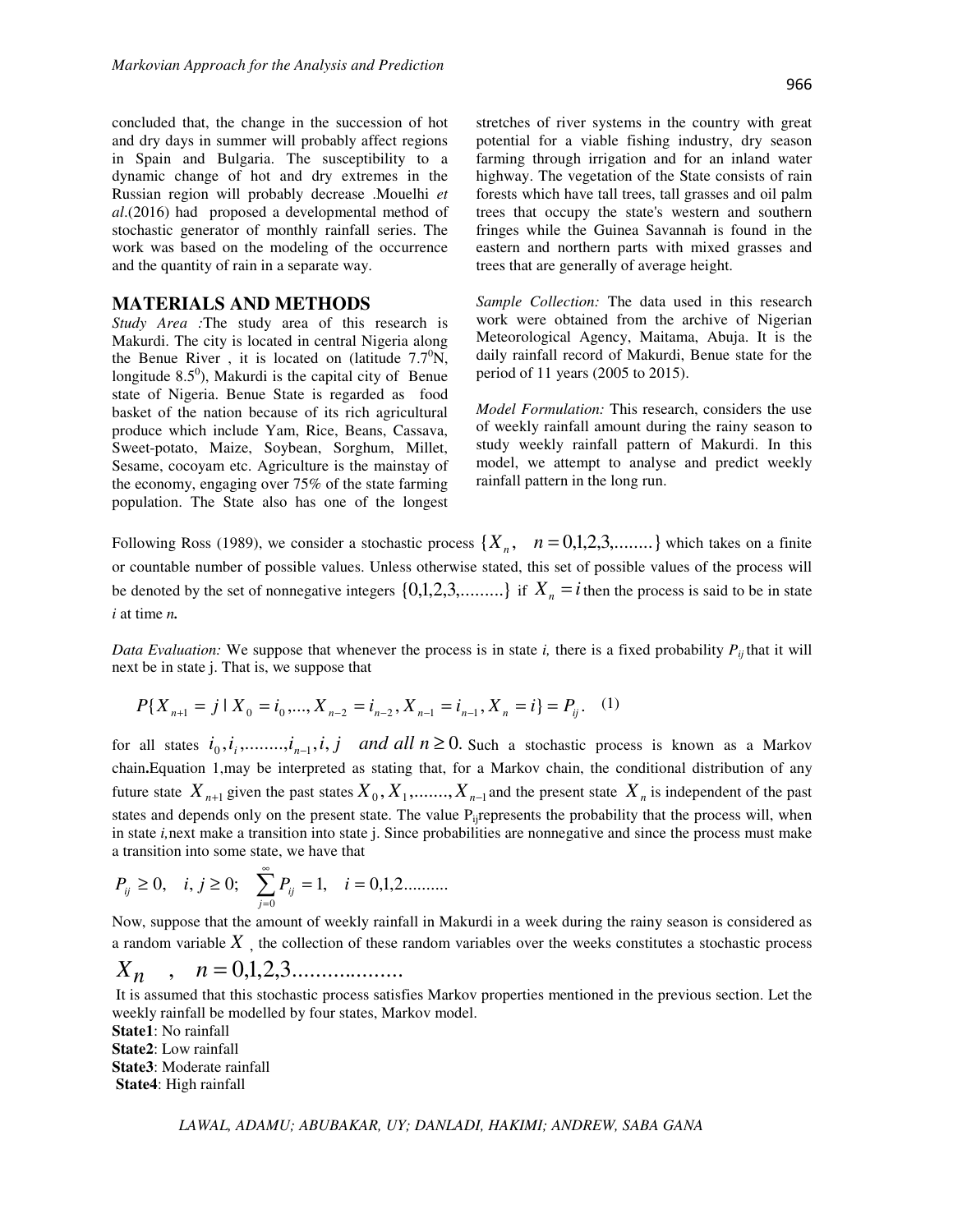It is important to mention here that, the classification of states for a Markov model is guided by the purpose in which the model is intended to achieve.

The transition between the states is described by Equation 2,thus we have  **Transition probability Matrix** 

$$
p = \begin{bmatrix} P_{11} & P_{12} & P_{13} & P_{14} \\ P_{21} & P_{22} & P_{23} & P_{24} \\ P_{31} & P_{32} & P_{33} & 0 \\ 0 & P_{42} & P_{43} & 0 \end{bmatrix}
$$
 (2)

Now, Let  $P^{(n)}$  represent the probability state vectors of the Markov chain,

Where *n* can take values from zero to infinity  $(n = 0, 1, 2, 3, 4, \dots, \dots, \dots)$ 

and  $P_i^{(n)}$  is the probability that the weekly rainfall is in the *i*<sup>th</sup> state at the *n*<sup>th</sup> week.  $P^{(0)}$  is the initial state vector of the Markov chain and  $P^{(n)}$  is the state vector at the  $n^{th}$  week

Then we can write  $p^{(n+1)} = P^{(n)}P$ . (3)

Where P is our transition probability matrix and  $p^{(n+1)}$  is the state vector at the  $(n+1)$ <sup>th</sup> week. on iteration, we have

$$
p^{(n)} = p^{(0)} P^n(4)
$$

this mean that the initial state vector  $P^{(0)}$  and the transition matrix P determine the state vector  $P^{(n)}$  at the

*th n* week

If we now, let  $p^{(n)} = \begin{bmatrix} p_1^n & p_2^n & p_3^n & p_4^n \end{bmatrix}$  $(n) = p_1^n$   $p_2^n$   $p_3^n$   $p_4^n$  (5)

denote the probabilities of finding the weekly rainfall amount in any of the four states at the  $n<sup>th</sup>$  week and also let  $p^{(0)} = \begin{bmatrix} p_1^o & p_2^o & p_3^o & p_4^o \end{bmatrix}$  $p^{(0)} = \begin{bmatrix} p_1^o & p_2^o & p_3^o & p_4^o \end{bmatrix}_{(6)}$ 

 Denotes the initial state vector, then our First order Markov Chain Model for weekly rainfall amount pattern prediction in the long run, in Makurdi can be represented by

$$
\begin{bmatrix} p_1^n & p_2^n & p_3^n & p_4^n \end{bmatrix} = \begin{bmatrix} p_1^o & p_2^o & p_3^o & p_4^o \end{bmatrix} \begin{bmatrix} p_{11} & p_{12} & p_{13} & p_{14} \\ p_{21} & p_{22} & p_{23} & p_{24} \\ p_{31} & p_{32} & p_{33} & 0 \\ 0 & p_{42} & p_{43} & 0 \end{bmatrix}^n \tag{7}
$$

*Limiting State Probabilities:* The state occupation probabilities is independent of the starting state of the process, if number of the time the state transition is large thus the process reaches a steady state after a sufficiently large period of time. This is equilibrium distribution

 $\pi = (\pi_1 \quad \pi_2 \quad \pi_3 \quad \pi_4)$ If we let  $n \rightarrow \infty$  in equation 4, we have  $\pi = \pi p$  (8)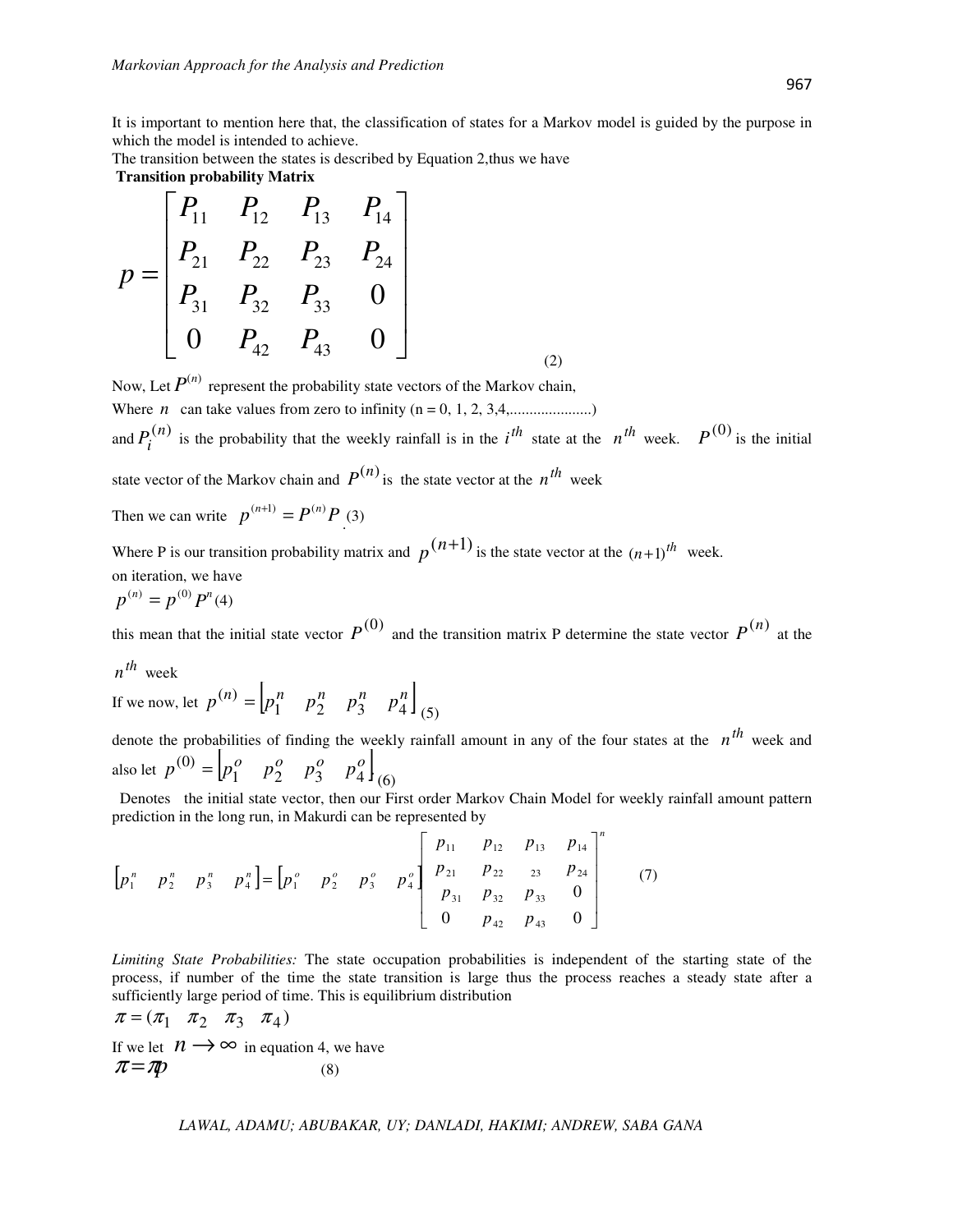and also 
$$
\pi = \sum_{i=1}^{4} \pi_i = 1
$$
 (9)

these equations will be use to find the limiting state probabilities for our model

### **RESULTS AND DISCUSSION**

**Table 1**: A summary of weekly rainfall amount in Makurdi

| between 2005-2015 and states distribution |           |                   |
|-------------------------------------------|-----------|-------------------|
| Weekly rainfall in mm                     | Frequency | <b>State</b>      |
|                                           | 68        | No Rainfall       |
| Rainfall amount <61                       | 254       | Low Rainfall      |
| 61-120                                    | 51        | Moderate Rainfall |
| Rainfall amount >120                      | Q         | High Rainfall     |

The transition count matrix is shown below and is obtained from Table 1

$$
M = \begin{bmatrix} 29 & 25 & 2 & 2 \\ 26 & 161 & 47 & 7 \\ 4 & 4 & 10 & 0 \\ 0 & 6 & 2 & 0 \end{bmatrix} (10)
$$

From equation10, using the maximum likelihood estimator i.e

$$
p_{ij} = \frac{f_{ij}}{\sum_{j=1}^{4} f_{ij}}
$$
  
  $ij = 1, 2, 3, 4$ 

Where  $f_{ij}$  is the historical frequency of transition from state  $i$  to state  $j$ , we to obtained the transition probability matrix given below

$$
P = \begin{bmatrix} 0.5 & 0.431 & 0.034 & 0.034 \\ 0.108 & 0.668 & 0.195 & 0.029 \\ 0.222 & 0.222 & 0.555 & 0 \\ 0 & 0.75 & 0.25 & 0 \end{bmatrix}_{(12)}
$$

The state of the process at time n, Xn is related to the process at time n+1 through what is known as the transition probabilities. If the process is in state i at time n, at next time step n+1, it will either stay in state i or move or transfer to another state j .The probabilities for these changes in state are defined by Equation 1, called One-Step transition probabilities.

*n-Step Transition Probability:* The probability of moving from state i to state j in n times steps is called n-step transition probability and is defined by  $p_{ij}^{(n)} = prob\{X_n = j / X_0 = i\}$  Linda(2010)

Calculating  $P^{\prime\prime}$ , we have, on iteration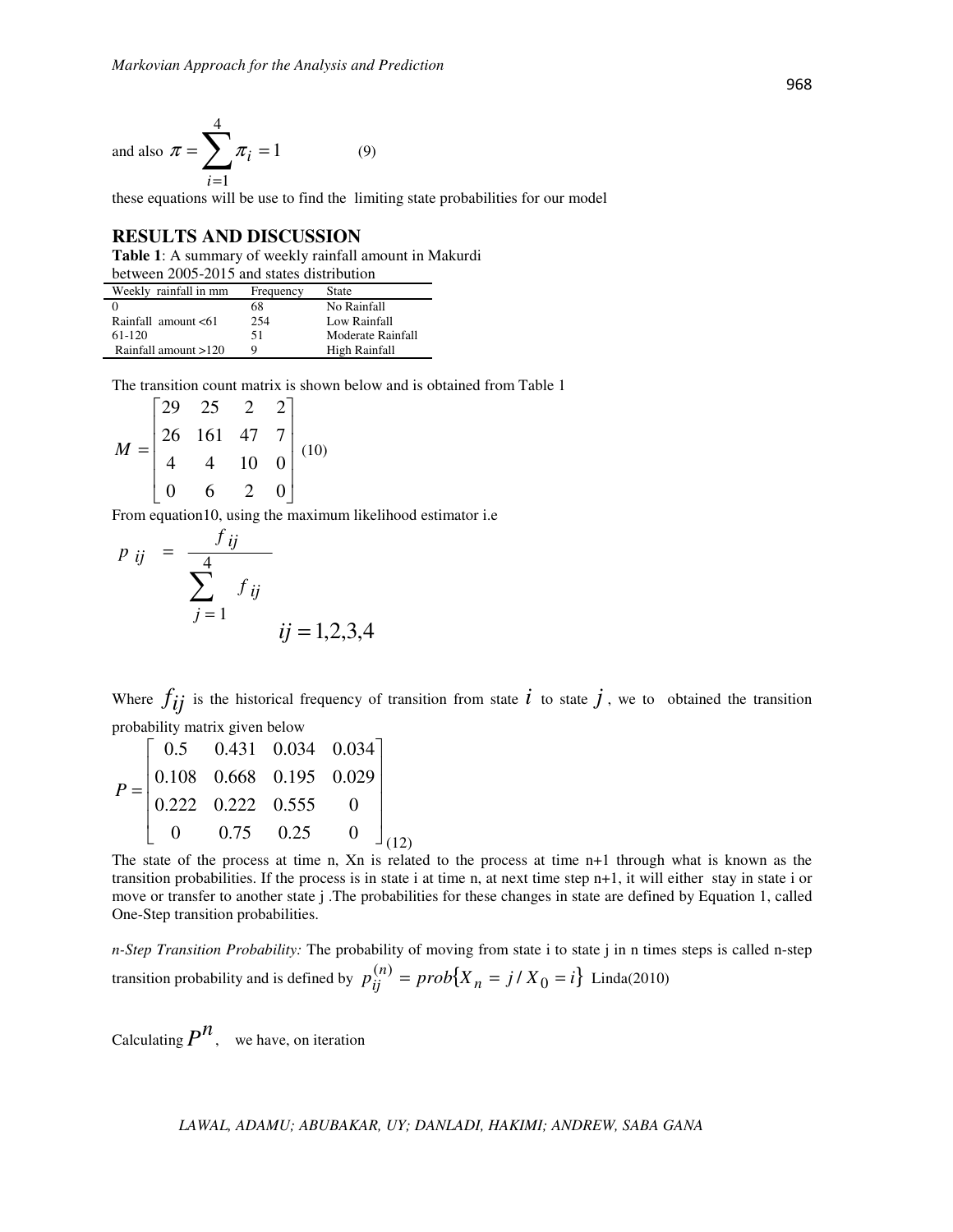$$
P^{2} = \begin{bmatrix}\n0.304 & 0.536 & 0.128 & 0.029 \\
0.169 & 0.558 & 0.249 & 0.023 \\
0.258 & 0.367 & 0.359 & 0.014 \\
0.137 & 0.556 & 0.285 & 0.022 \\
0.21 & 0.526 & 0.227 & 0.024 \\
0.214 & 0.506 & 0.257 & 0.022 \\
0.235 & 0.483 & 0.258 & 0.021 \\
0.212 & 0.500 & 0.265 & 0.021 \\
0.212 & 0.500 & 0.265 & 0.021 \\
0.220 & 0.504 & 0.252 & 0.022 \\
0.223 & 0.502 & 0.249 & 0.022 \\
0.221 & 0.502 & 0.253 & 0.022\n\end{bmatrix}
$$
\n
$$
P^{8} = \begin{bmatrix}\n0.220 & 0.504 & 0.250 & 0.022 \\
0.220 & 0.504 & 0.250 & 0.022 \\
0.220 & 0.504 & 0.250 & 0.022 \\
0.220 & 0.504 & 0.250 & 0.022 \\
0.220 & 0.503 & 0.249 & 0.022\n\end{bmatrix}
$$
\n
$$
P^{10} = \begin{bmatrix}\n0.219 & 0.503 & 0.249 & 0.022 \\
0.220 & 0.504 & 0.250 & 0.022 \\
0.220 & 0.504 & 0.250 & 0.022 \\
0.220 & 0.504 & 0.250 & 0.022 \\
0.220 & 0.504 & 0.250 & 0.022\n\end{bmatrix}
$$
\n
$$
P^{16} = \begin{bmatrix}\n0.219 & 0.502 & 0.249 & 0.022 \\
0.219 & 0.502 & 0.249 & 0.022 \\
0.219 & 0.501 & 0.2
$$

*Limiting State Probabilities***:** The state occupation probabilities is independent of the starting state of the process, if number of the time the state transition is large thus the process reaches a steady state after a sufficiently large period of time. Thus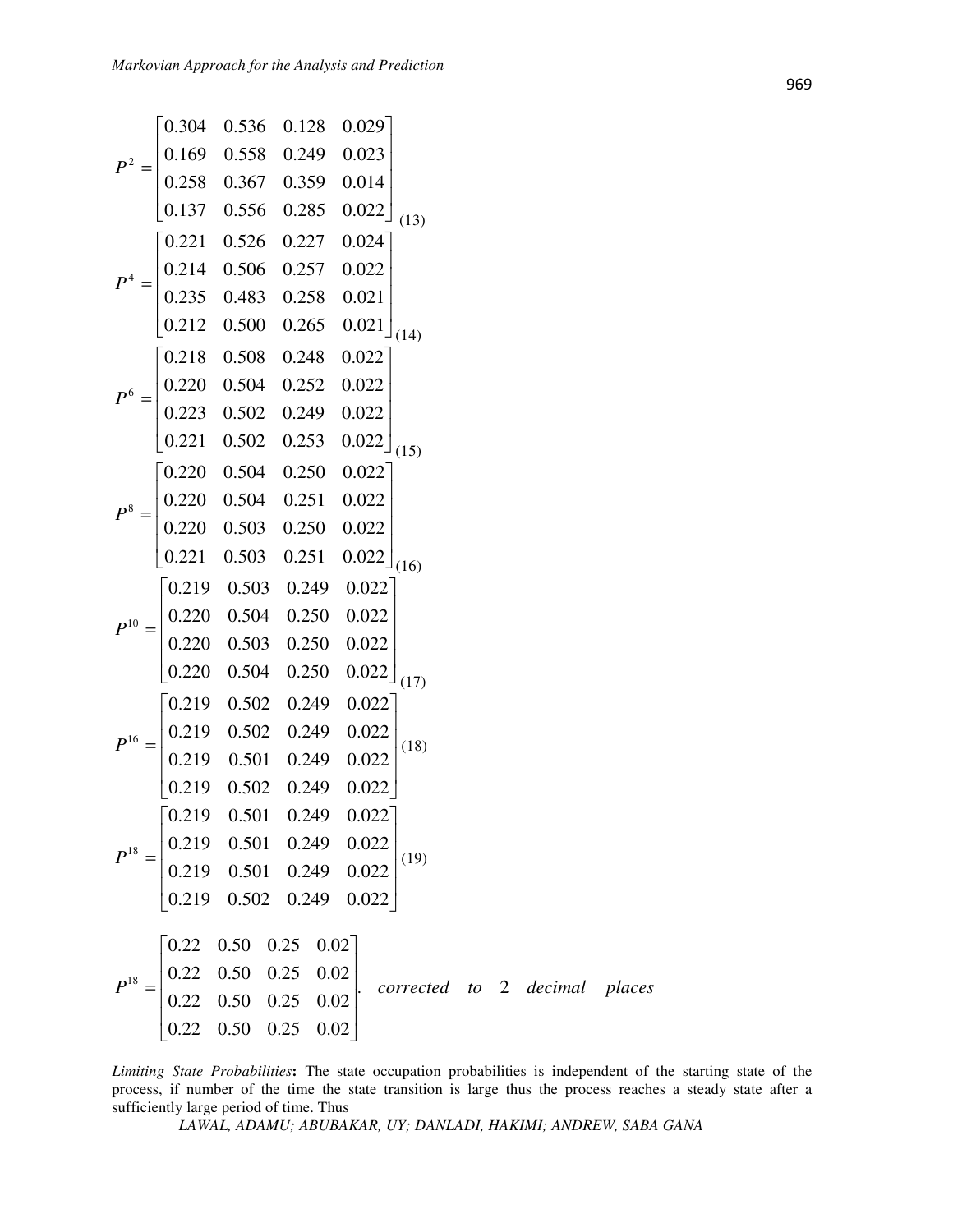As *n* increases,  $P^{n}$  gets closer and closer to equation 19, that is  $n \ge 18$  the transition probabilities stabilises to equation19, and from equation4, with the initial state probability vector  $(1 \ 0 \ 0 \ 0)$  we have

$$
P^{n} = \begin{pmatrix} 0.219 & 0.501 & 0.249 & 0.022 \\ 0.219 & 0.501 & 0.249 & 0.022 \\ 0.219 & 0.501 & 0.249 & 0.022 \\ 0.219 & 0.501 & 0.249 & 0.022 \end{pmatrix} = (0.219 \quad 0.501 \quad 0.249 \quad 0.022)
$$

 $= (0.22 \quad 0.5 \quad 0.25 \quad 0.02)$  *corrected to* 2 *decimal places* 

This is the probability of finding the weekly rainfall amount fall in any of the four states for large  $n(i.e \quad n \geq 18)$ 

From equation 8,the limiting state probability vector is given by

$$
\pi = \pi P = (0.22 \quad 0.50 \quad 0.25 \quad 0.02)
$$

Where  $\pi$  correspond to equation, 19

This shows that in the long-run, 22% of the weeks during rainy season in Makurdi will experience No rainfall, 50% will experience Low rainfall, 25% will experience Moderate rainfall,2% will experience High rainfall

The research, has applied the principle of Markov in discrete time to study weekly rainfall amount in Makurdi. In the transition probability matrix, we have  $P_{11}$ ,  $P_{12}$ ,  $P_{13}$ , and  $P_{14} = 0.50$ , 0.431, 0.034 and 0.034 respectively for the first year, after some iteration; these values stabilised to 0.219, 0.501, 0.249 and 0.022 respectively at the 18 steps . These are the equilibrium probabilities. That is, the probabilities of having weekly rainfall in state1, state2, state3 and state4 respectively in the lung run. For instance, the value of  $P_{13}$  increases steadily from 0.034 for the first year and stabilised to 0.249 at the 18steps. This is probabilities of having no rainfall week during the rainy season making a transition to moderate rainfall in the following week or subsequent weeks cannot be more than 0.249. Similar interpretation is given to  $P_{12}$ , and  $P_{14}$  as well as to the other transition probabilities. With this Markov chain model, it is easy to make a prediction of what the rainfall (state) may be in the following week and in the long run if we know the present rainfall state on a discrete time scale.

From equation2, it can be observed that  $P_{41}$ ,  $P_{34}$ ,  $P_{44}$ =0, these mean that, there are not transition between these states. For example for the  $P_{44} = 0$ , it means that, it is not possible for a week of high rainfall in Makurdi to be followed by another week of high rainfall, and also for the  $P_{41}$ , it is not possible to for a week of high rainfall to be followed by a week of no rainfall. Similarly, for  $P_{34}$ , a week of moderate rainfall cannot precede a week high Rainfall.

*Conclusions:* A stochastic model to analyze and predict weekly rainfall pattern of Makurdi, Benue state has been presented. The stochastic model was formulated based on the principle of Markov. The results from the model are an important information, that could assists the residents to better understand the dynamics of weekly rainfall in Makurdi which may be helpful for effective planning and viable production.

#### **REFERENCE**

- Arumugam, P ;Karthik, SM (2016).Stochastic Modelling in Yearly Rainfall at Tirunelveli District,Tamil Nadu, India. *International Conference on Processing of Materials, Minerals and Energy*
- (July 29th 30th) 2016, Ongole, Andhra Pradesh, India*.*
- Barkotulla,M(2010). Stochastic Generation of the Occurrence and Amount of Daily Rainfall.
- *Pakistan Journal of Statistics and Operation Research,* 6(2).
- Chulsang,Yoo; Jinwook,Lee; Yonghun, Ro(2016).Markov Chain Decomposition of Monthly Rainfall intoDaily Rainfall: *Evaluation of Climate Change Impact.* Hindawi Publishing CorporationAdvances in Meteorology volume 2016,P.1-10.
- Dilek, Eren; Akyuz, Mehmetcik; Bayazit, Bihrat Onoz (2011).Markov Chain Models for

*LAWAL, ADAMU; ABUBAKAR, UY; DANLADI, HAKIMI; ANDREW, SABA GANA* 

.